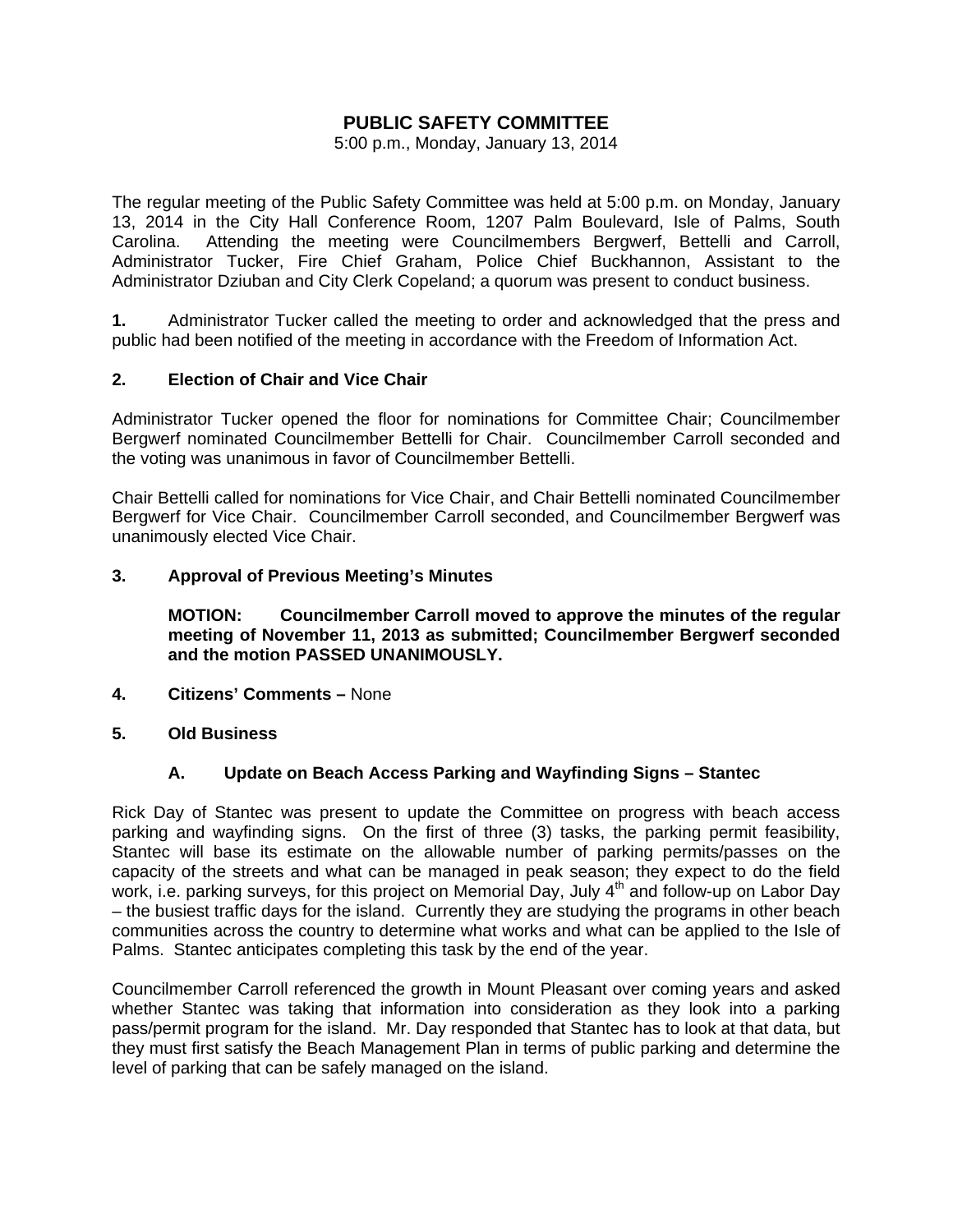Public Safety Committee January 13, 2014 Page 2 of 7

A second facet of Stantec's work is to determine what the available right-of-way is on each road on the island and then what streets have enough right-of-way to implement the four foot (4 ft.) offset and still safely park. Using the GIS process, they have mapped all of the streets on the island to determine the available right-of-way from the edge of the pavement to the right-of-way line and identified them into the following categories based on the fact that it takes a minimum of eight feet (8 ft.) to park an automobile:

- 1. Roads with less than eight feet (8 ft.) of right-of-way;
- 2. Roads with eight to fourteen feet (8-14 ft.) of right-of-way; and
- 3. Roads with sixteen feet (16 ft.) of right-of-way.

The roads with rights-of-way of sixteen feet (16 ft.) are the most desirable for parking; they allow for the four foot (4 ft.) offset, eight feet (8 ft.) for the vehicle and an additional four feet (4 ft.) for opening the doors for safe exit without being on private property.

With this information, they are beginning to develop this road identification to know how many parking spaces are available on the island.

Administrator Tucker asked if their mapping also identified obstructions in the rights-of-way – the third task for Stantec, and Mr. Day responded that the field work had been done to locate the obstructions, but they had not yet been overlaid with the GIS mapping. Based on their field work, there are more than six hundred (600) properties with obstructions in the rights-of-way. Another item of research is to know which of the six hundred (600) properties were granted encroachments permits by SCDOT.

Councilmember Carroll asked what redress the City had for those properties with an encroachment permit; the Administrator responded that the City cannot take action against these property owners, only SCDOT can act.

Mr. Day reported that he anticipates have Tasks Two and Three will be completed by the end of February and will be back on the agenda in March.

Chief Buckhannon asked Mr. Day if Stantec had been successful in identifying the private roads on the island. Mr. Day explained that they have located each road on the island and placed it in a matrix that, based on the source documents, identifies the road as state, city or private. The source documents being used are (1) SCDOT's official GIS data, (2) an e-mail from Charleston County dated February 4<sup>th</sup> relative to road maintenance and what roads are City roads and what roads are DOT roads, (3) a letter from Robert Clark of SCDOT dated September  $17<sup>th</sup>$  with an opinion on road ownership, (4) an attorney's letter dated April 21, 2004 and Court papers filed in 2007 specifically about certain roads. Each source was checked for each road on the island, and there are quite a few with conflicting opinions. Mr. Day's next step will be to meet again with SCDOT seeking a final resolution.

# **B. Update on Message Boards – Stantec**

Marie Langlois of Stantec was present to address the status of electronic message boards for the foot of the Connector and Breach Inlet. Ms. Langlois informed the Committee that Stantec has submitted the application for the encroachment permit for the two (2) boards after the final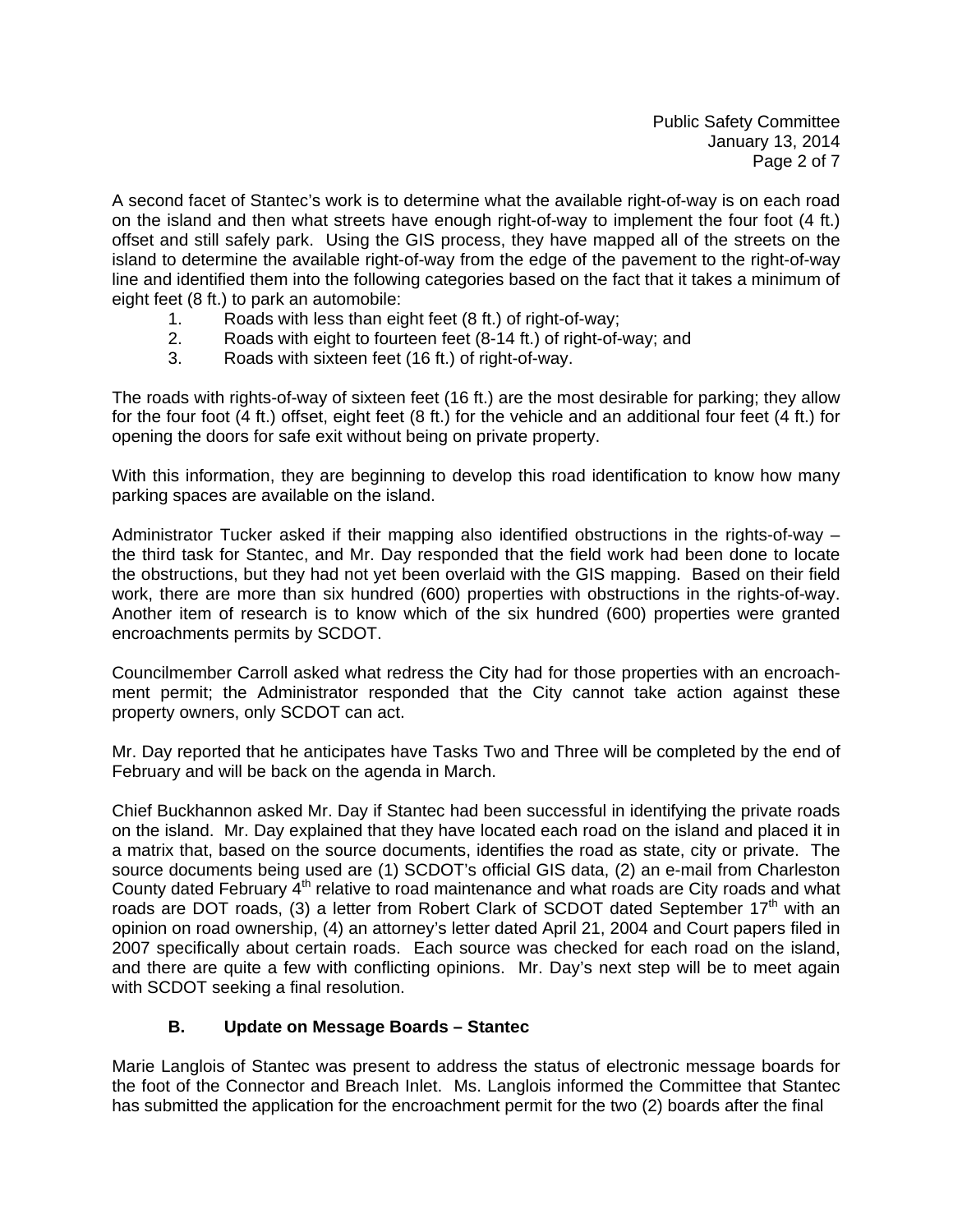Public Safety Committee January 13, 2014 Page 3 of 7

design was approved; a design for the proposed message boards was included in meeting packets. She stated that she had spoken with the SCDOT reviewer earlier in the day to explain that Stantec was trying to expedite the permitting process and will continue to do so until the permit is issued. While the permitting process is underway, Stantec is preparing the construction documents that will go into the bid package; the plan is for the construction documents to be ready by the time the permit is issued.

Relative to the digital display board, the Recreation Department staff provided Ms. Langlois with the quotes they received in the past; these quotes detail the specific needs that must be satisfied by the new message boards. Ms. Langlois reported that she has contacted some manufacturers directly and given them different options; she believes that certain of the previous quotes were high and more sophisticated than the City needs.

A brief discussion ensued relative to raised versus recessed letters; Ms. Langlois stated that the reflective paint holds up longer when the letters are recessed and to change to raised lettering would increase the cost.

Administrator Tucker informed the Committee that this project was nearing its budget ceiling and that there are other issues that have to be considered that were not figured into the original budget estimates.

Ms. Langlois confirmed that the message on the digital board can be changed remotely.

Chief Graham was concerned that the digital messaging boards would withstand the corrosive marine environment. From initial inquiries a couple of years ago, Director Page assured the Chief that the types of sign being considered are used in other beach communities and will withstand the elements.

# **C. Discussion of Additional Fire Department Staffing at Fire Station 2**

Administrator Tucker recalled that additional staffing for Station 2 was originally discussed last year, but that City Council has opted to address pay increases for the Department, but not additional employees to equalize the staffing at Station 2. The Administrator believes that this Committee and Council should not lose sight of this concern and should continue the momentum that was generated.

Chief Graham took this opportunity to remind the Committee of the reasons for the request for one (1) additional firefighter per shift, a total of three (3) employees. The Chief reported that Fire Station 2 is getting more serious calls in District 2, the area from  $32<sup>nd</sup>$  Avenue to Dewees Inlet. In a traditional fire call, the most senior officer should be the incident commander, but, having only four (4) firefighters assigned to Station 2 could mean that the most senior person is at the hydrant and not able to function as the incident commander for several minutes as additional personnel are in route. Adding one (1) person per shift would put the City's Department closer to meeting National Fire Protection Association's standards; the Chief also pointed out that an additional person per shift would reduce wear and tear on the engine and lengthen the time for tire replacement.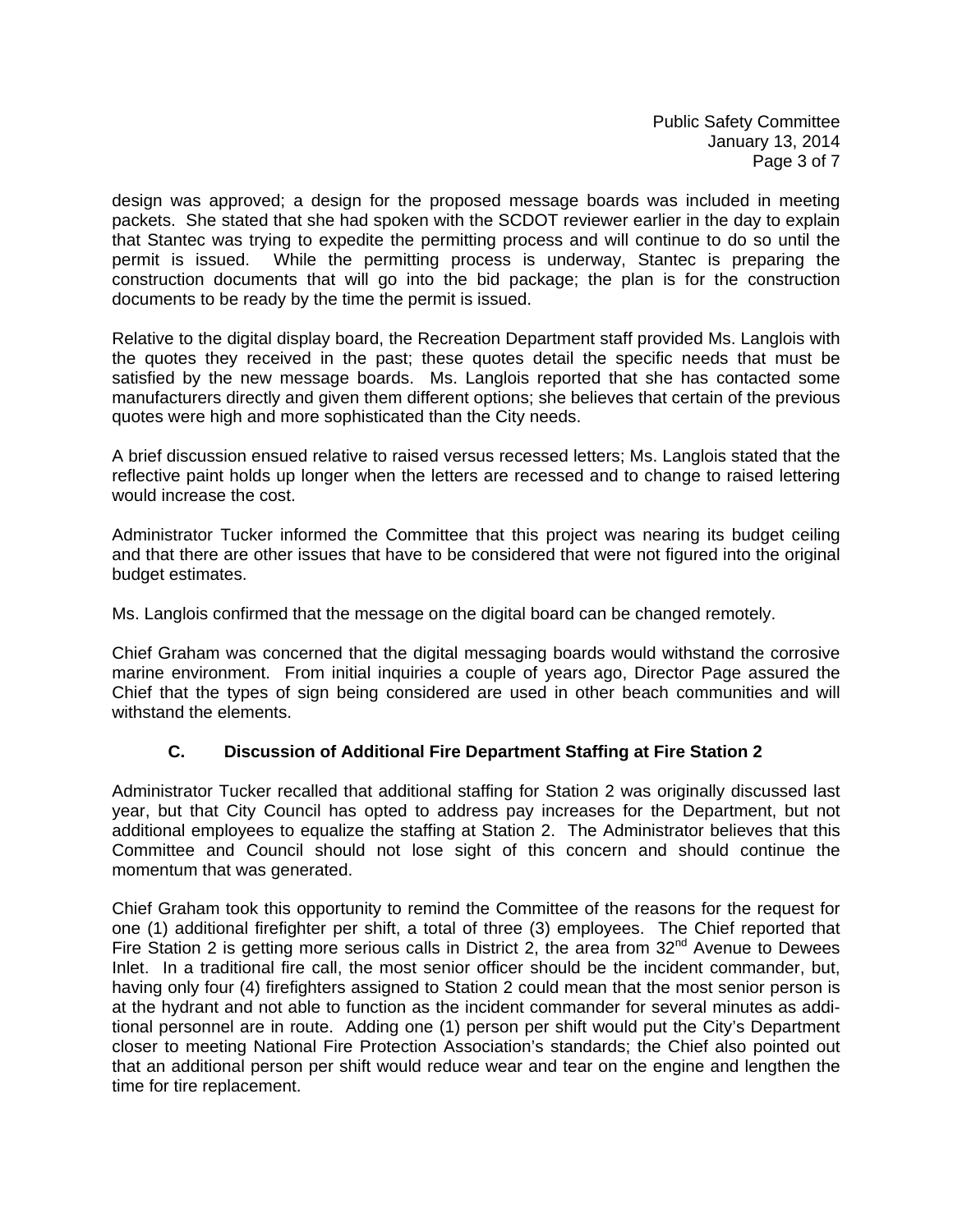Councilmember Bergwerf reiterated her support for the Department's request and repeated the sentiment of several Councilmembers that this action should wait until the new budget year that begins next month.

Councilmember Carroll voiced his support for this action and finding a way to make it happen as the City goes into the FY15 budget cycle.

Administrator Tucker explained that, if this action goes through the process to be funded in FY15, no hiring will take place until after July 1, 2014, which will mean that the City will go through another beach season without already hired and trained additional personnel for Fire Station 2. Under these circumstances, the City is looking at not having a trained complement of an equivalent number of people at each station until the end of the summer, missing the peak time when personnel are running a large number of water and medical calls on that end of the island.

The Administrator added that the need for an additional person per shift was the original problem that the Fire Department brought to the Personnel Committee for consideration; the other issues grew out of the evolving discussions. The Administrator stated that, in her thoughts, this action would occur before anything else and she has since questioned that she should have provided more guidance to ensure that it did.

Councilmember Carroll turned the question to Chief Graham as to what her priority was of the three (3) requests made to City Council, and she responded that her Number One priority was additional personnel for safety reasons. The need for pay increases grew from the issues of being able to retain existing personnel and to attract quality people in the future. The Chief reported that the Fire Department has generated more overtime this fiscal year that in the past; although the Department does have part-time people on staff for assistance in the summertime, it is difficult to get them to commit to the peak of the day on a Saturday or Sunday. The Department was, therefore, paying more full-time personnel overtime to compensate.

Chair Bettelli asked whether the addition of one (1) person per shift would reduce overtime, and the Chief responded that it would reduce overtime by one (1) person since, frequently in the summer, two (2) additional people are needed on a weekend.

Chief Graham stated that, if the City wants to see the benefit of an additional person per shift, the hiring process must begin before July 1. Councilmember Bergwerf noted that the City was looking at a much less significant budgetary impact if the three (3) additional personnel were brought on in April or May to have them on the street before the summer crush is in full swing.

Chair Bettelli voiced the Committee's consensus opinion that the subject needed consideration a second time before the full Council at the Ways and Means Committee meeting.

# **6. New Business**

# **A. Discussion of FY15 Budget Process**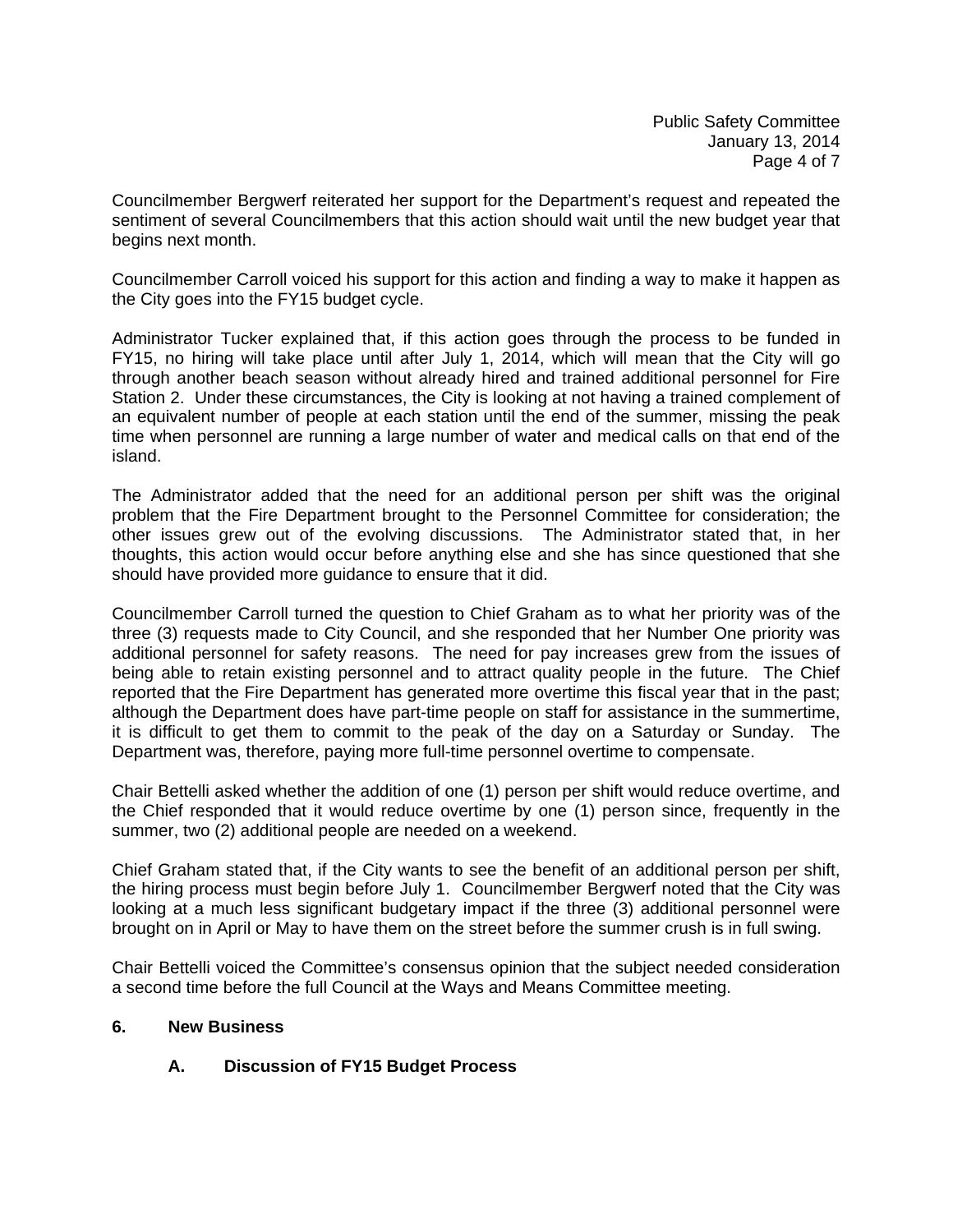Public Safety Committee January 13, 2014 Page 5 of 7

The Administrator commented that this subject was on the agenda of all standing committee meetings because the budget process has historically started with February meetings. Administrator Tucker reminded the Committee that the process begins with a review of the tenyear capital plan to determine what is to be replaced in FY15, what can be deferred to a future year and what is to be added; from that listing, the capital budgets are generated. After committees consider the capital budgets, the operating budgets are presented for the same type of scrutiny, and finally staff offers the revenue budgets that have been meshed with the capital and operating budgets.

Based on comments staff members have heard in the last couple of budget cycles, staff is interested in involving Council more and giving them more ownership in budgetary decisions. Staff has traditionally presented a balanced budget to City Council, but now questions that Council would prefer to make more decisions about which funds pay for which expenditures.

Chair Bettelli remarked that he would like to see revenues introduced earlier in the process.

Administrator Tucker encouraged the Committee members to contact her about changes they would like to see in the budget process.

# **B. Award of Contracts in Excess of \$10,000**

## **Award of sole source contract to Lawmen's Police Safety Supply for the budgeted purchase of 17 X26P tasers and accessories in the amount of \$15,950.28 (Budget - \$16,000)**

Chief Buckhannon explained that this is a sole source contract because there is only one (1) manufacturer of tasers and that manufacturer has one (1) distributor in the area.

**MOTION: Chair Bettelli moved to recommend the award of a sole source contract to Lawmen's Police Safety Supply for 17 X26P tasers and accessories in the amount of \$15,950.28; Councilmember Carroll seconded and the motion PASSED UNANIMOUSLY.** 

# **C. Acknowledgement of FirstNet**

Administrator Tucker explained that this is on the agenda to make the Committee aware of this effort, on a national level, to have a consolidated dispatch system. The Administrator said that this is a state-by-state decision-making process, but, if states do not opt in by a certain date, it will be forced on the states in a different manner and cost more money. Administrator Tucker indicated that she had contacted the Consolidated Dispatch people and learned that FirstNet is far from being a reality; presently it appears to be in the meetings stage, and South Carolina does has a representative attending these meetings who confirms that FirstNet is far in the future.

# **7. Highlights of Departmental Reports**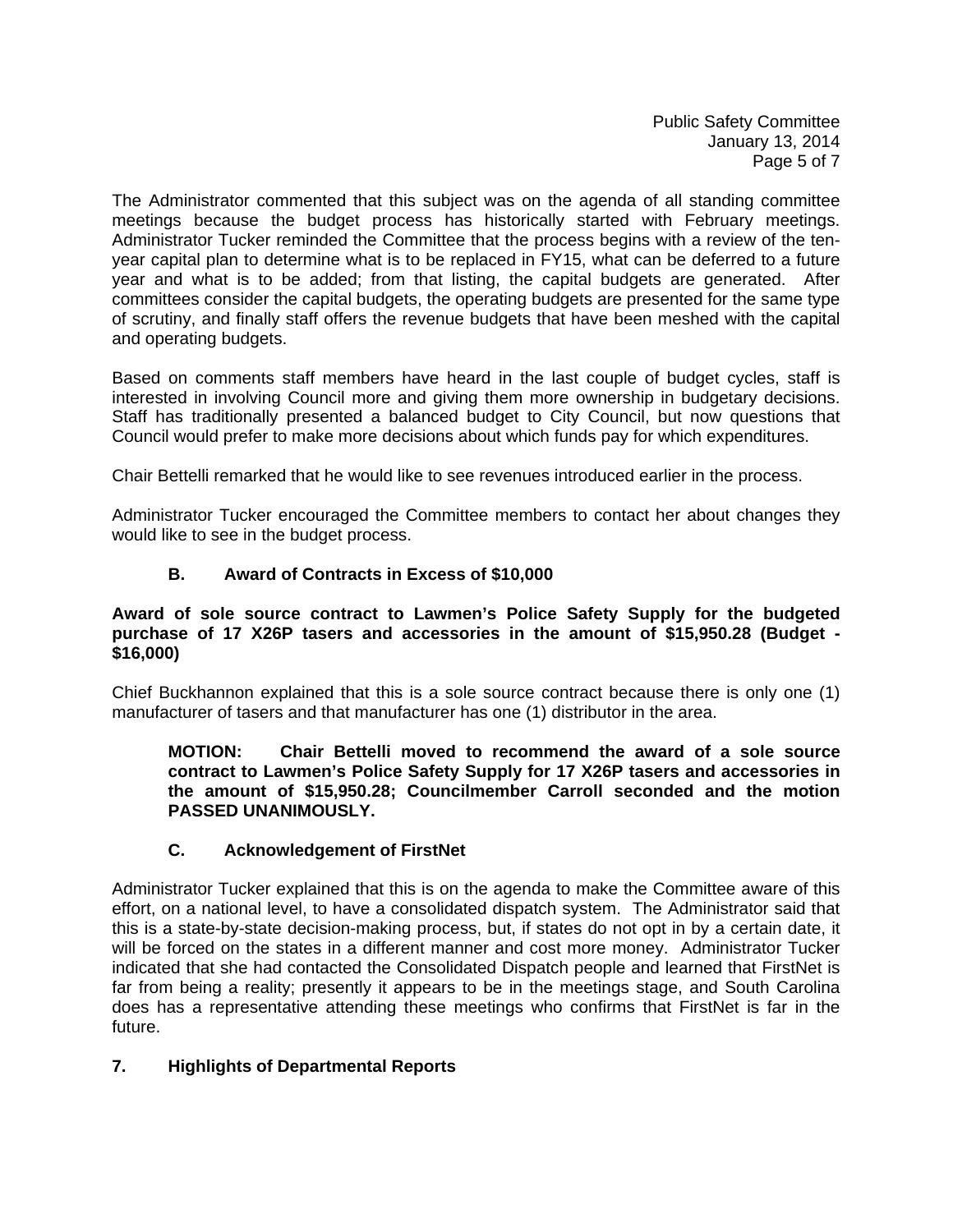## **Fire Department – Chief Graham**

On November  $16<sup>th</sup>$ , 2013, personnel responded to a boat that had sunk near the docks on Morgan Cove; personnel worked with the Coast Guard with the fuel spill cleanup. On November 28<sup>th</sup> personnel responded to smoke in the area of Live Oak Drive that turned out to be a turkey frying. In the month of November, personnel responded to forty-six (46) calls, and twenty-five (25) were for EMS. Seven (7) fire inspections were done in the month where seven (7) violations were found. A variety of vehicle maintenance was done, but nothing of significance. On January  $30<sup>th</sup>$ , the calls from Consolidated Dispatch will be synthesized and sound more robotic, but Chief Graham says that the calls are actually clearer because they are spoken more slowly.

On December 4<sup>th</sup>, personnel responded to a gas leak on Carolina Boulevard; a resident had purchased a new tank and did not realize the tank was open. In the month, personnel responded to forty-three (43) calls, and twenty-seven (27) were for EMS. The Fire Inspector performed eight (8) inspections in the month and found twenty-nine (29) violations. All Department personnel are participating in the City's Wellness Program.

Chair Bettelli asked that the overtime be reported as a percent of budget.

## **Police Department – Chief Buckhannon**

From November 16 through the end of 2013, the island experienced sixteen (16) break-ins to vehicles; fifteen (15) vehicles were left unlocked. In the month of November, dispatchers handled four thousand seven hundred sixty-seven (4,767) calls; three thousand five hundred thirty (3,530) were for the IOP Police Department. November saw three hundred ninety-eight (398) traffic stops that yielded ninety-three (93) received citations.

In December, dispatchers answered four thousand seven hundred thirty (4,730) calls for a total of fifty-two thousand six hundred fifty-eight (52,658) for the year 2013. In the month, officers made three hundred thirty-two (332) traffic stops and wrote sixty-nine (69) tickets. In the year, officers wrote twenty-one (21) tickets for DUI and three hundred ninety-three (393) speeding tickets. Two (2) officers completed their training at the Criminal Justice Academy and are now in field training on the island; one (1) officer is going through training now at the Academy and should complete in mid-March. In December, officers received eight (8) calls for noise violations and wrote three (3) warnings, but no citations.

Based on Council's actions on right-of-way parking, Chair Bettelli asked Chief Buckhannon to have the patrol officers to be especially vigilant about roll-cart violations. When asked about the garbage can corrals in the rights-of-way, the Administrator responded that it remains in the work queue.

Administrator Tucker announced that the issuance of new hurricane stickers will be processed through the Police Department at the Public Safety Building. The dispatchers have been moved to the Lobby area on the second floor, and they will be sending out the letters and issuing the new stickers; they have been assisting with the naming of the City's digitized files as well.